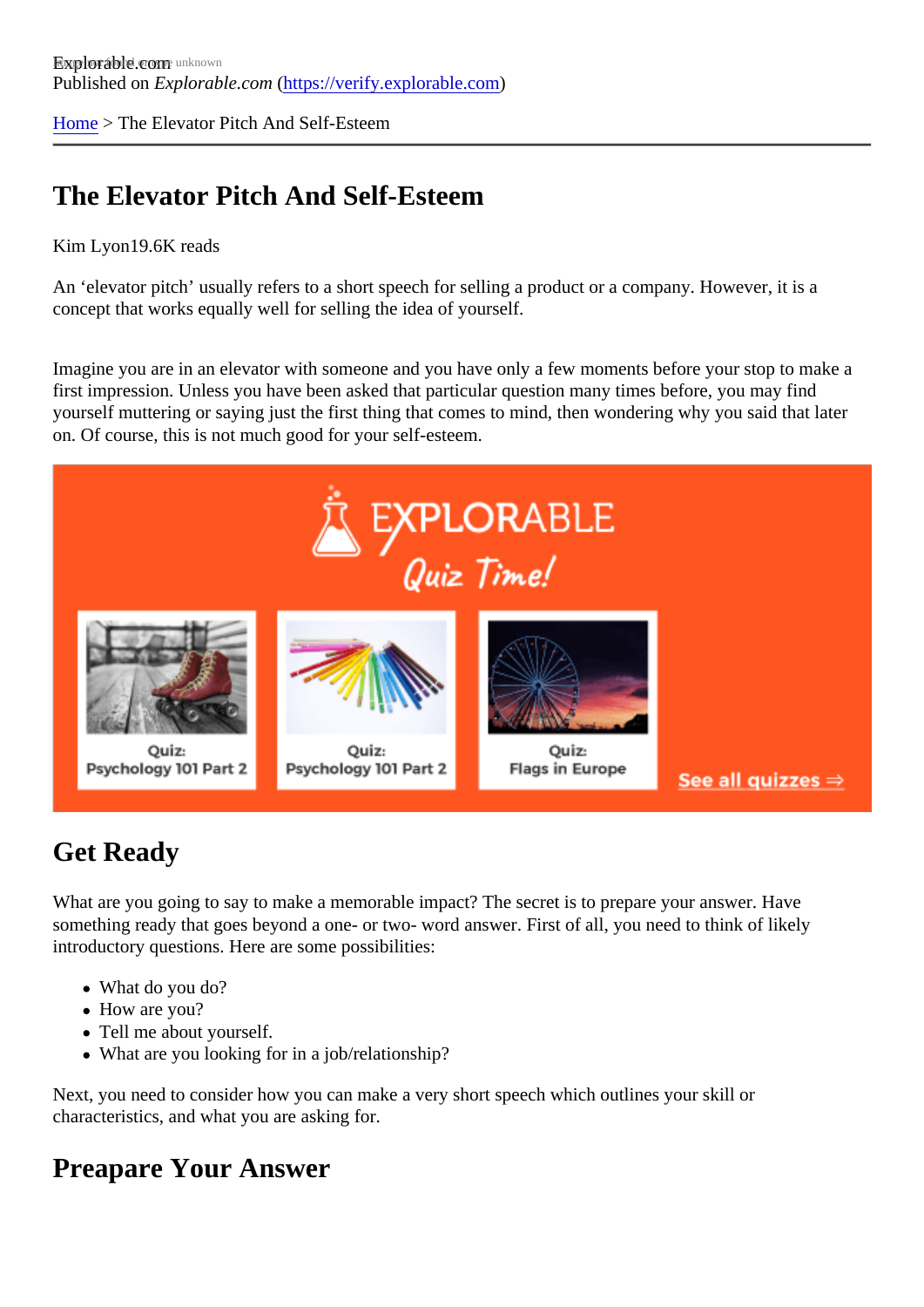Let's take the example of 'What do you do?' Even if you haven't had much work experience and are still a student, you can highlight any transferable skills, such as research skills and the ability to meet deadlines.

Which subject are you most passionate about and inspired by? What awards or certificates do you have? Most importantly, what skills do you have? Make a list of power words and phrases, such as *proficiency, expert in, first rate*.

## **What Do You Excel at?**

Now think about times people have remarked positively on your work. What have your received extra recognition for? What do you consider to be your greatest strength? Try to be specific. If you're good with numbers, then say exactly what you like doing with numbers and the thing you really excel at.

If you are a people person, then play up these interpersonal talents. Being diplomatic and calm are much needed qualities, even if they don't always come at the top of a job description. If you're not sure how to talk about your talents, try using the words 'effective' and 'efficient'.

### **Seize the Opportunity**

When someone asks you what you do, they are also presenting an opportunity for you. You can also include what you're aiming for, or anything in particular you'd like to achieve in your current role.

Ask yourself, what is it that is driving you towards that particular goal. Being able to express your passions, beliefs and inspirations will portray a sense of self-confidence and self-knowledge.

## **An Example**

Here's an example: I'm a psychology student working part time as a campus brand manager. I'm working towards a marketing certificate while I study, as I love working with people and learning about the psychology of advertising. Recently, I organized an event which two hundred people attended. I'm hoping to move into corporate marketing when I graduate.

### **Why Is an Elevator Pitch Useful?**

You can create elevator pitches for other questions, too. Have there been situations where you wish you'd have said something else, or been more prepared with an answer? Often we can anticipate questions, especially if we're talking with a stranger or acquaintance. Having your elevator pitch ready allows you to assume some control over the conversation.

This exercise invites you to think more deeply about yourself and how to phrase your strengths and goals. Once you've rehearsed and practiced several times, you'll probably notice that you feel more assured about who and what you are. You never know which person can help you get closer to your dreams, so always be prepared!

# **Key Points**

- An elevator pitch is a very short speech used to market something or someone
- A good pitch will include something about your talents, motivations and aspirations
- We can create pitches in answer to common questions